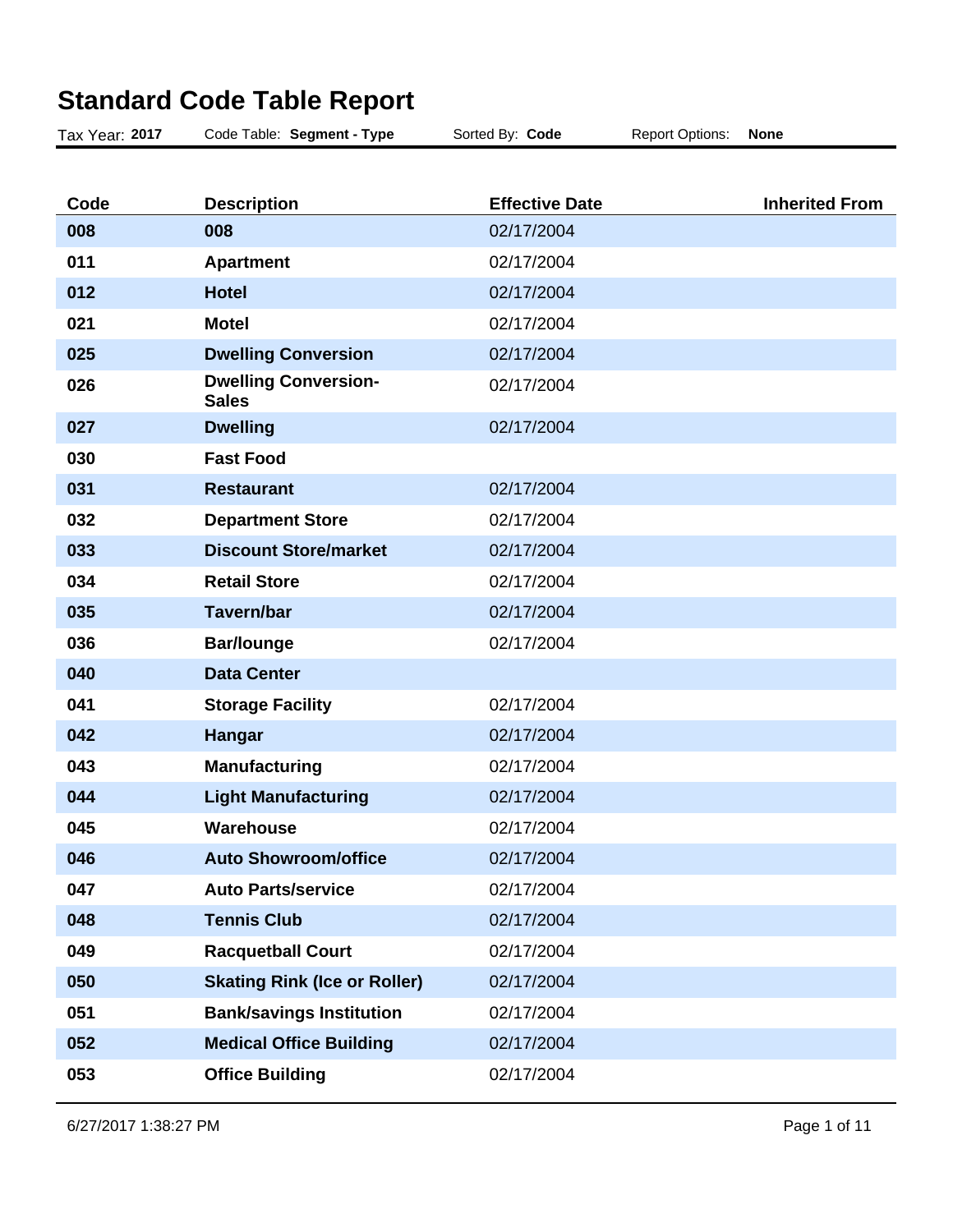| Code | <b>Description</b>                                  | <b>Effective Date</b> | <b>Inherited From</b> |
|------|-----------------------------------------------------|-----------------------|-----------------------|
| 054  | <b>Nursing Home</b>                                 | 02/17/2004            |                       |
| 055  | <b>School</b>                                       | 02/17/2004            |                       |
| 056  | <b>Hospital</b>                                     | 02/17/2004            |                       |
| 057  | Library                                             | 02/17/2004            |                       |
| 058  | <b>Funeral Home</b>                                 | 02/17/2004            |                       |
| 059  | <b>Roller Rink</b>                                  | 02/17/2004            |                       |
| 060  | <b>Emergency Care Clinic</b>                        |                       |                       |
| 061  | Auditorium/theatre                                  | 02/17/2004            |                       |
| 062  | <b>Cinema</b>                                       | 02/17/2004            |                       |
| 063  | <b>Religious Institution</b>                        | 02/17/2004            |                       |
| 064  | <b>Social/fraternal Hall</b>                        | 02/17/2004            |                       |
| 070  | <b>Service Station With Bays</b>                    | 02/17/2004            |                       |
| 071  | <b>Service Station-conversion</b><br><b>Retail</b>  | 02/17/2004            |                       |
| 072  | <b>Service Station-conversion</b><br><b>Storage</b> | 02/17/2004            |                       |
| 073  | <b>Service Station Without</b><br><b>Bays</b>       | 02/17/2004            |                       |
| 074  | <b>Car Wash-manual</b>                              | 02/17/2004            |                       |
| 075  | <b>Car Wash-automatic</b>                           | 02/17/2004            |                       |
| 081  | <b>Multi-use, Apartment</b>                         | 02/17/2004            |                       |
| 082  | <b>Office Area Finishout</b>                        | 02/17/2004            |                       |
| 083  | <b>Multi Use-sales</b>                              | 02/17/2004            |                       |
| 084  | <b>Support Area</b>                                 | 02/17/2004            |                       |
| 085  | <b>Enclosure</b>                                    | 02/17/2004            |                       |
| 086  | <b>MULTI-USE STORAGE</b>                            | 02/17/2004            |                       |
| 088  | <b>Restroom/locker Room</b><br><b>Facility</b>      | 02/17/2004            |                       |
| 090  | <b>Parking Garage</b>                               | 02/17/2004            |                       |
| 095  | <b>Covered Mall</b>                                 | 02/17/2004            |                       |
| 099  | <b>Open Area</b>                                    | 02/17/2004            |                       |
| 100  | <b>Food Franchise</b>                               | 02/17/2004            |                       |
| 101  | 101                                                 | 02/17/2004            |                       |
| 105  | 105                                                 | 02/17/2004            |                       |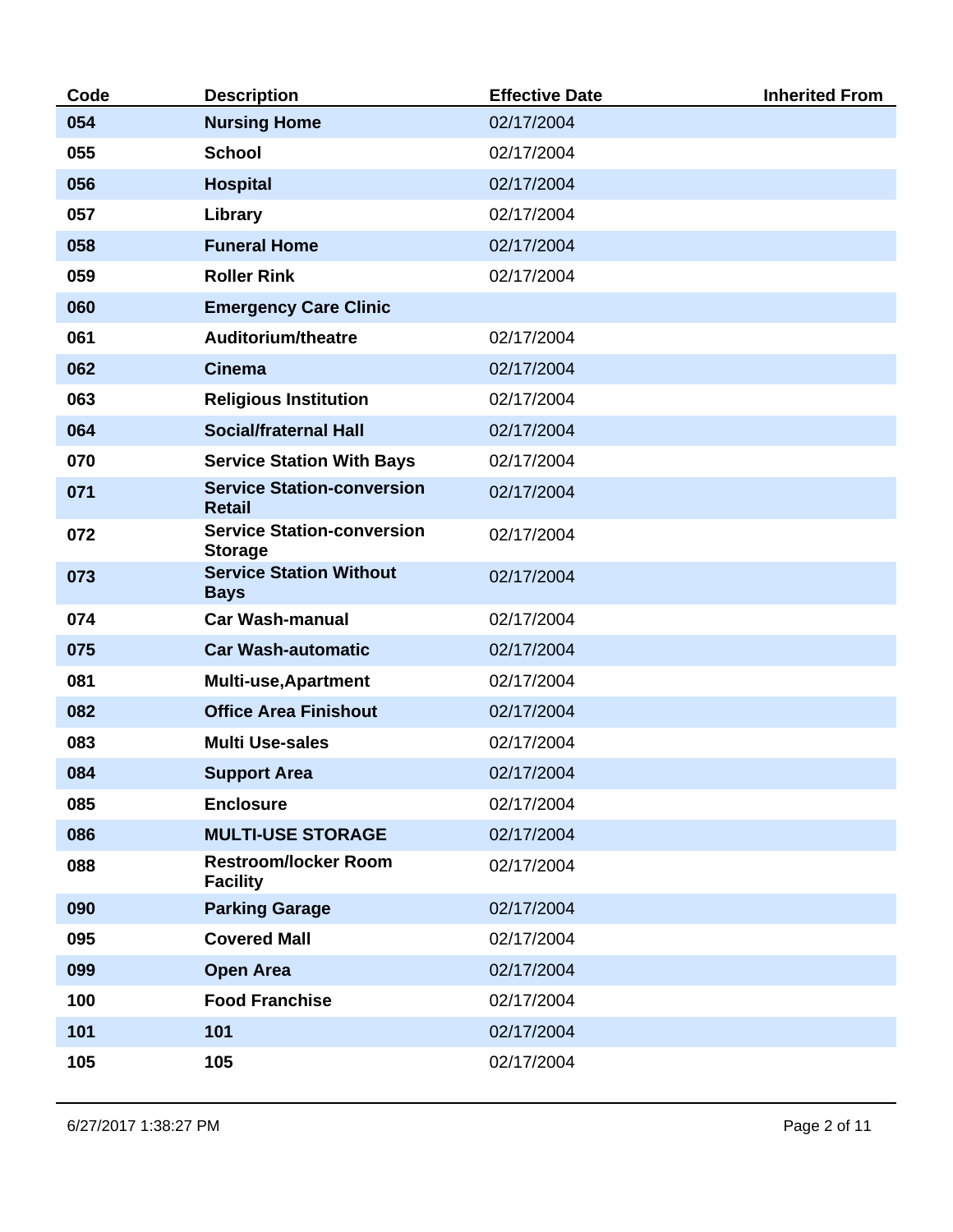| Code            | <b>Description</b>                     | <b>Effective Date</b> | <b>Inherited From</b> |
|-----------------|----------------------------------------|-----------------------|-----------------------|
| 107             | 107                                    | 02/17/2004            |                       |
| 111             | 111                                    | 02/17/2004            |                       |
| 112             | 112                                    | 02/17/2004            |                       |
| 114             | 114                                    | 02/17/2004            |                       |
| 120             | 120                                    | 02/17/2004            |                       |
| 128             | 128                                    | 02/17/2004            |                       |
| 130             | 130                                    | 02/17/2004            |                       |
| 135             | 135                                    | 02/17/2004            |                       |
| 138             | 138                                    | 02/17/2004            |                       |
| 143             | 143                                    | 02/17/2004            |                       |
| 145             | 145                                    | 02/17/2004            |                       |
| 152             | 152                                    | 02/17/2004            |                       |
| 168             | 168                                    | 02/17/2004            |                       |
| 180             | 180                                    | 02/17/2004            |                       |
| 187             | 187                                    | 02/17/2004            |                       |
| 190             | 190                                    | 02/17/2004            |                       |
| 191             | 191                                    | 02/17/2004            |                       |
| 192             | 192                                    | 02/17/2004            |                       |
| 196             | 196                                    | 02/17/2004            |                       |
| 23              | 23                                     | 02/17/2004            |                       |
| 444             | 444                                    | 02/17/2004            |                       |
| 990             | <b>Parking Garage Upper</b><br>Level   | 02/17/2004            |                       |
| AB1             | <b>Bank Barn</b>                       | 02/17/2004            |                       |
| AB <sub>2</sub> | <b>Flat Barn</b>                       | 02/17/2004            |                       |
| AD1             | <b>Dry Horse Barn</b>                  | 02/17/2004            |                       |
| <b>AF</b>       | <b>Attic Finished</b>                  | 02/17/2004            |                       |
| <b>AG</b>       | <b>Attached Greenhse</b>               | 02/17/2004            |                       |
| AL <sub>1</sub> | AL <sub>1</sub>                        | 02/17/2004            |                       |
| AP <sub>1</sub> | <b>Pole Barn Metal</b>                 | 02/17/2004            |                       |
| AP <sub>2</sub> | <b>Pole Barn Wood</b>                  | 02/17/2004            |                       |
| AP3             | Pole Barn Mtl. Open One<br><b>Side</b> | 02/17/2004            |                       |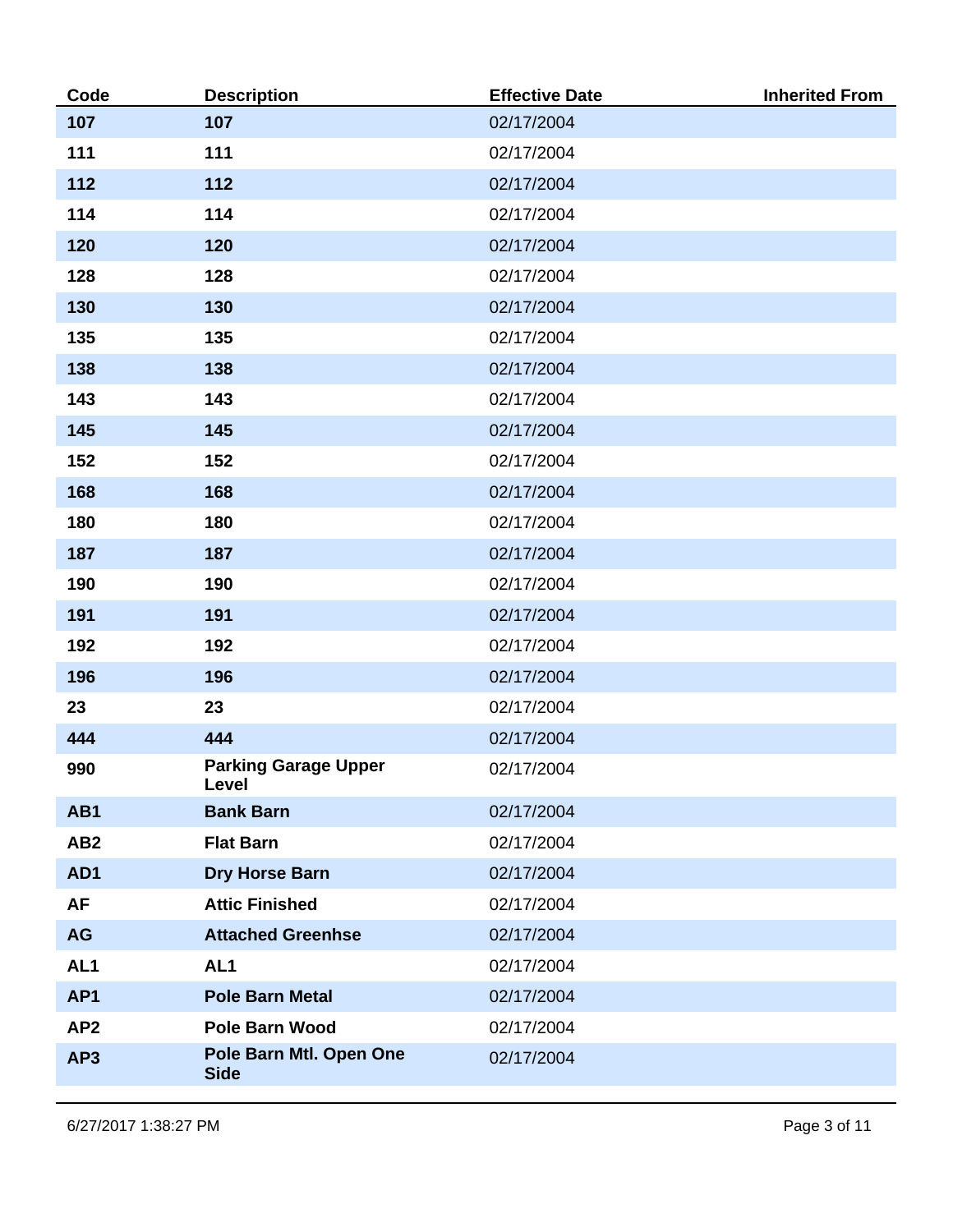| Code            | <b>Description</b>                                 | <b>Effective Date</b> | <b>Inherited From</b> |
|-----------------|----------------------------------------------------|-----------------------|-----------------------|
| AP4             | Pole Barn Wood Open One<br><b>Side</b>             | 02/17/2004            |                       |
| AP <sub>5</sub> | <b>Pole Barn</b>                                   | 02/17/2004            |                       |
| AP <sub>6</sub> | Four Side, Open, Wood, Pole<br><b>Building</b>     | 02/17/2004            |                       |
| AQ1             | <b>Quonset Building</b>                            | 02/17/2004            |                       |
| AT <sub>1</sub> | <b>Atrium (cover Only)</b>                         | 02/17/2004            |                       |
| AT <sub>2</sub> | <b>Atrium (walls)</b>                              | 02/17/2004            |                       |
| <b>ATT</b>      | <b>Attic</b>                                       | 02/17/2004            |                       |
| <b>AU</b>       | <b>Attic Unfinished</b>                            | 02/17/2004            |                       |
| AX1             | <b>Prefab Steel Bldg</b>                           | 02/17/2004            |                       |
| BC <sub>1</sub> | <b>Bank Canopy, Drive-in</b>                       | 02/17/2004            |                       |
| BE <sub>1</sub> | <b>Bank Vault (money, No</b><br>Door)              | 02/17/2004            |                       |
| BE <sub>2</sub> | <b>Bank Vault (record</b><br>Storage-no Door)      | 02/17/2004            |                       |
| <b>BFG</b>      | <b>Attached Brick And Frame</b><br>Garage          | 02/17/2004            |                       |
| <b>BG</b>       | <b>Attached Brick Garage</b>                       | 02/17/2004            |                       |
| CP              | Carport                                            | 02/17/2004            |                       |
| CP <sub>5</sub> | <b>Canopy Only</b>                                 | 02/17/2004            |                       |
| CP <sub>6</sub> | Canopy, Roof/slab                                  | 02/17/2004            |                       |
| CP7             | <b>Canopy, Service Station</b><br><b>Economy</b>   | 02/17/2004            |                       |
| CP8             | <b>Canopy, Service Station</b><br>Average          | 02/17/2004            |                       |
| CP <sub>9</sub> | <b>Canopy, Service Station</b><br>Good             | 02/17/2004            |                       |
| <b>CPY</b>      | Canopy                                             | 02/17/2004            |                       |
| CPY2            | CPY2                                               | 02/17/2004            |                       |
| CRP1            | <b>Commercial Porch Open</b>                       | 02/17/2004            |                       |
| CRP2            | <b>Commercial Porch Closed</b>                     | 02/17/2004            |                       |
| CRP3            | <b>Commercial Porch Open</b><br><b>Upper Level</b> | 02/17/2004            |                       |
| CRP4            | <b>Commercial Porch</b><br><b>Enclosed Upper</b>   | 02/17/2004            |                       |
| CV              | <b>Commercial Imps</b>                             | 02/17/2004            |                       |
| <b>DBFG</b>     | <b>Detached Brick And Frame</b><br>Garage          | 02/17/2004            |                       |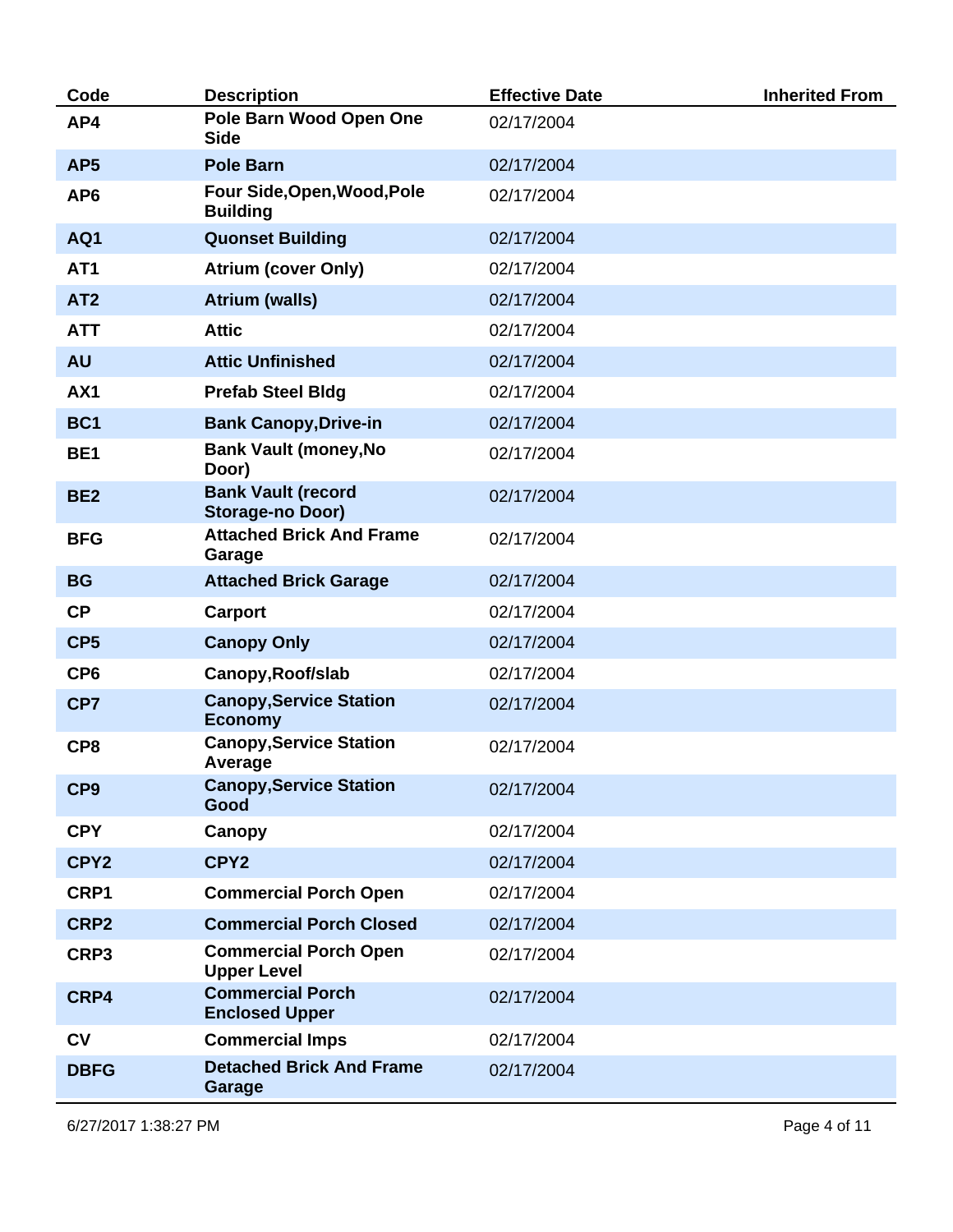| Code            | <b>Description</b>                               | <b>Effective Date</b> | <b>Inherited From</b> |
|-----------------|--------------------------------------------------|-----------------------|-----------------------|
| <b>DBG</b>      | <b>Detached Brick Garage</b>                     | 02/17/2004            |                       |
| <b>DFG</b>      | <b>Detached Frame Garage</b>                     | 02/17/2004            |                       |
| DL <sub>1</sub> | <b>Dock Level Floors</b>                         | 02/17/2004            |                       |
| <b>DMG</b>      | <b>Detached Metal Garage</b>                     | 02/17/2004            |                       |
| <b>DSFG</b>     | <b>Detached Stone And</b><br><b>Frame Garage</b> | 02/17/2004            |                       |
| <b>DSG</b>      | <b>Detached Stone Garage</b>                     | 02/17/2004            |                       |
| EE1             | <b>Enclosed Entry</b>                            | 02/17/2004            |                       |
| <b>EFP</b>      | <b>Encl Frame Porch</b>                          | 02/17/2004            |                       |
| <b>EFPU</b>     | <b>Enclosed Frame Porch</b><br><b>Upper</b>      | 02/17/2004            |                       |
| EL <sub>2</sub> | <b>Elevator</b>                                  | 02/17/2004            |                       |
| <b>EMP</b>      | <b>Encl Masonry Porch</b>                        | 02/17/2004            |                       |
| <b>EMPU</b>     | <b>EMPU</b>                                      | 02/17/2004            |                       |
| <b>FB</b>       | <b>Frame Bay</b>                                 | 02/17/2004            |                       |
| FB <sub>1</sub> | FB <sub>1</sub>                                  | 02/17/2004            |                       |
| FB <sub>2</sub> | FB <sub>2</sub>                                  | 02/17/2004            |                       |
| <b>FG</b>       | <b>Attached Frame Garage</b>                     | 02/17/2004            |                       |
| FI <sub>2</sub> | FI <sub>2</sub>                                  | 02/17/2004            |                       |
| FP <sub>3</sub> | <b>Sliding Door</b>                              | 02/17/2004            |                       |
| FP <sub>5</sub> | 9x7 Overhead Door Used<br>In Pole Barns          | 02/17/2004            |                       |
| <b>FU</b>       | <b>Frame Utility</b>                             | 02/17/2004            |                       |
| FU <sub>2</sub> | <b>Frame Utility 2nd Floor</b>                   | 02/17/2004            |                       |
| GH <sub>1</sub> | <b>Greenhse Wood Frm</b>                         | 02/17/2004            |                       |
| GH <sub>2</sub> | <b>Greenhse Pipe Mtl</b>                         | 02/17/2004            |                       |
| GH <sub>3</sub> | <b>Greenhse Plastic Frm</b>                      | 02/17/2004            |                       |
| LD1             | <b>Loading Dock, Steel Or</b><br><b>Concrete</b> | 02/17/2004            |                       |
| LD <sub>2</sub> | <b>Loading Dock, Wood</b>                        | 02/17/2004            |                       |
| LD <sub>3</sub> | <b>Loading Dock, Interior</b>                    | 02/17/2004            |                       |
| LD4             | <b>Loading Dock</b>                              | 02/17/2004            |                       |
| MA              | <b>Main Area</b>                                 | 02/17/2004            |                       |
| <b>MA1.5</b>    | 1/2 Stry Addition                                | 02/17/2004            |                       |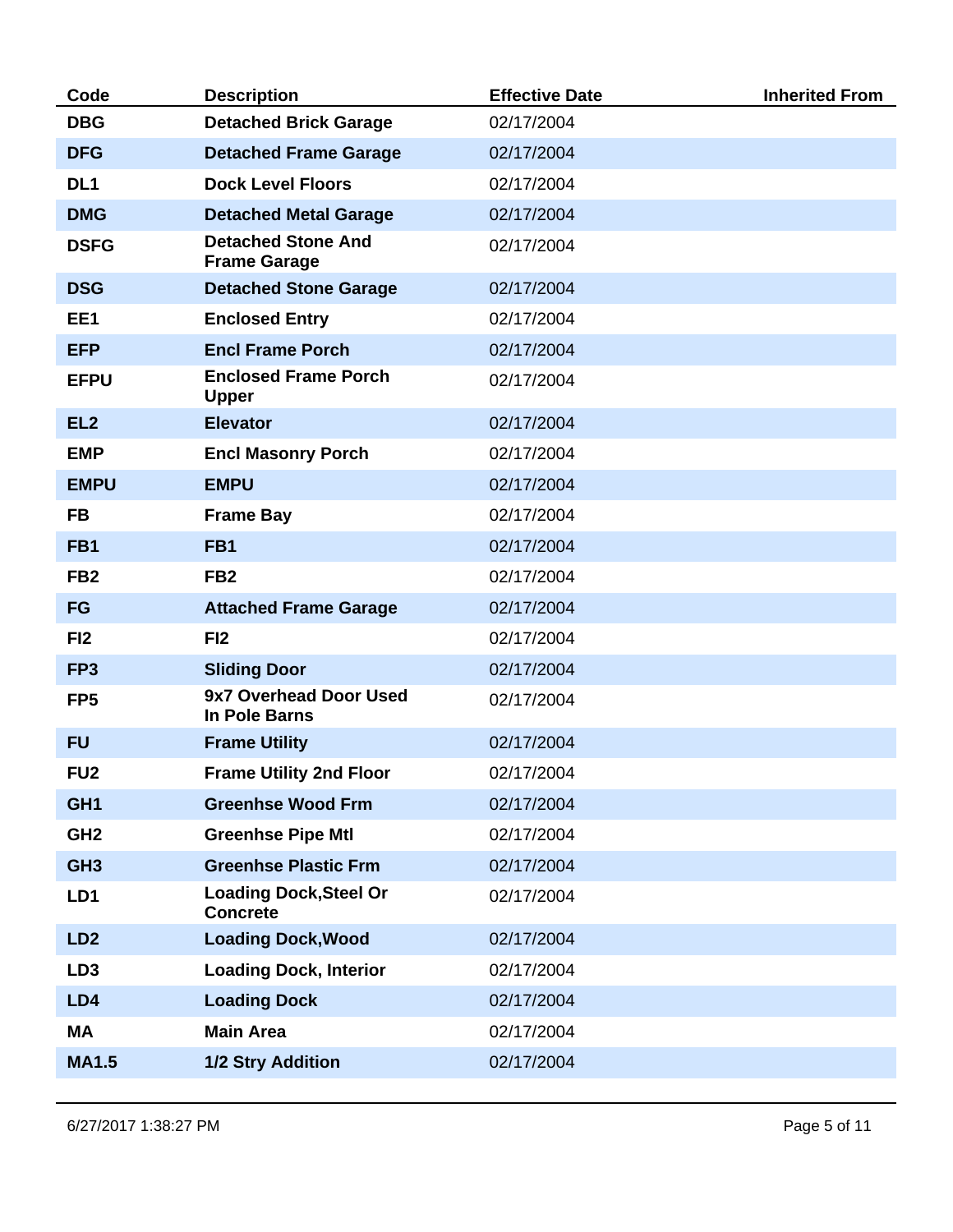| Code              | <b>Description</b>                                                         | <b>Effective Date</b> | <b>Inherited From</b> |
|-------------------|----------------------------------------------------------------------------|-----------------------|-----------------------|
| <b>MA15</b>       | <b>Frame Bay</b>                                                           | 02/17/2004            |                       |
| <b>MA16</b>       | <b>Frame Overhang</b>                                                      | 02/17/2004            |                       |
| <b>MA17</b>       | 1/2s Frame App                                                             | 02/17/2004            |                       |
| <b>MA2.-</b>      | <b>MA2.</b>                                                                | 02/17/2004            |                       |
| <b>MA2.0</b>      | <b>Main Area 2nd Fir</b>                                                   | 02/17/2004            |                       |
| <b>MA2.10</b>     | <b>MA2.10</b>                                                              | 02/17/2004            |                       |
| <b>MA2.20</b>     | <b>MA2.20</b>                                                              | 02/17/2004            |                       |
| <b>MA2.5</b>      | <b>MA2.5</b>                                                               | 02/17/2004            |                       |
| <b>MA20</b>       | <b>MA20</b>                                                                | 02/17/2004            |                       |
| <b>MA25</b>       | <b>Masonry Bay</b>                                                         | 02/17/2004            |                       |
| <b>MA26</b>       | <b>Masonry Overhng</b>                                                     | 02/17/2004            |                       |
| <b>MA27</b>       | 1/2s Mason App                                                             | 02/17/2004            |                       |
| <b>MA3.0</b>      | <b>Main Area 3rd flr</b>                                                   | 02/17/2004            |                       |
| <b>MA55</b>       | <b>Fin Basmt Lq</b>                                                        | 02/17/2004            |                       |
| <b>MAA</b>        | <b>Main Area Addition</b>                                                  | 02/17/2004            |                       |
| <b>MAF</b>        | <b>Main Area Frame Addition</b>                                            | 02/17/2004            |                       |
| MAF <sub>2</sub>  | <b>Main Area Frame Addition</b><br><b>Upper</b>                            | 02/17/2004            |                       |
| MAF <sub>3</sub>  | MAF <sub>3</sub>                                                           | 02/17/2004            |                       |
| <b>MAFB</b>       | <b>MAFB</b>                                                                | 02/17/2004            |                       |
| <b>MAFO2</b>      | <b>Main Area Frame</b><br><b>Overhang Second Floor</b>                     | 02/17/2004            |                       |
| MAFO <sub>3</sub> | 3rd Fir Frame Overhang                                                     | 02/17/2004            |                       |
| <b>MAHSF2</b>     | <b>Main Area 1/2 Story Frame</b><br>2nd Level                              | 02/17/2004            |                       |
| <b>MAHSF3</b>     | <b>Main Area Half Story</b><br><b>Frame Overhang Third</b><br><b>Floor</b> | 02/17/2004            |                       |
| <b>MAHSM2</b>     | <b>Main Area 1/2 Story</b><br><b>Masonary 2nd Level</b>                    | 02/17/2004            |                       |
| <b>MAM</b>        | <b>Main Area Masonary</b>                                                  | 02/17/2004            |                       |
| MAM <sub>2</sub>  | <b>Main Area Masonary 2nd</b><br><b>Floor</b>                              | 02/17/2004            |                       |
| MAM3              | MAM3                                                                       | 02/17/2004            |                       |
| <b>MAMB</b>       | <b>MAMB</b>                                                                | 02/17/2004            |                       |
| <b>MAMH1</b>      | <b>Mobile Home Single</b>                                                  | 02/17/2004            |                       |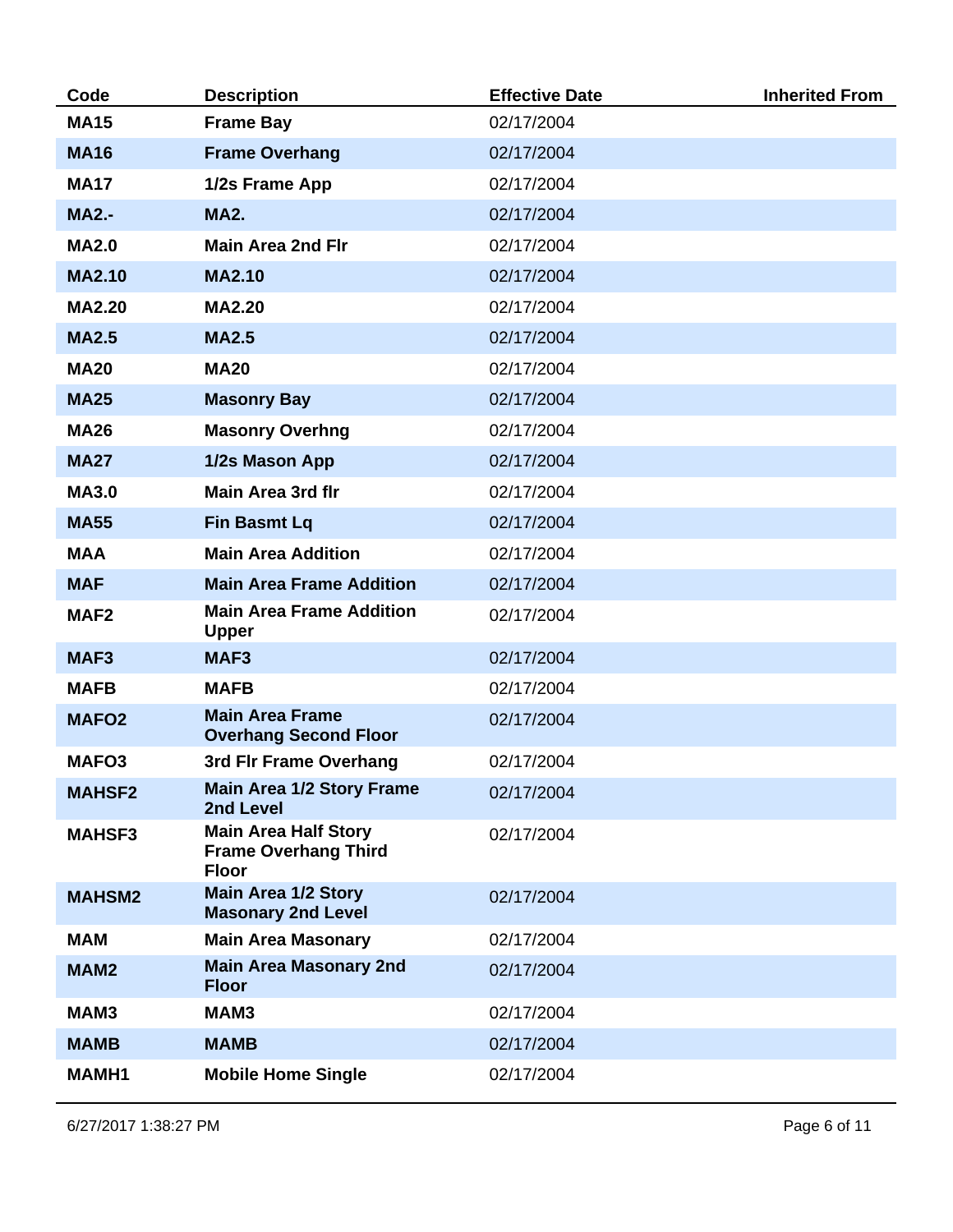| Code             | <b>Description</b>                             | <b>Effective Date</b> | <b>Inherited From</b> |
|------------------|------------------------------------------------|-----------------------|-----------------------|
| <b>MAMH2</b>     | <b>Mobile Home Double</b>                      | 02/17/2004            |                       |
| <b>MAML</b>      | <b>MAML</b>                                    | 02/17/2004            |                       |
| <b>MAMO2</b>     | <b>MAMO2</b>                                   | 02/17/2004            |                       |
| MВ               | <b>Masonry Bay</b>                             | 02/17/2004            |                       |
| <b>MCP</b>       | <b>Masonry Carport</b>                         | 02/17/2004            |                       |
| <b>MG</b>        | <b>Attached Metal Garage</b>                   | 02/17/2004            |                       |
| <b>MHP</b>       | <b>Mobile Home Park</b>                        | 02/17/2004            |                       |
| <b>MP</b>        | <b>Masonry Patio</b>                           | 02/17/2004            |                       |
| <b>MPU</b>       | <b>Masonry Patio - Upper Flr</b>               | 02/17/2004            |                       |
| <b>MS</b>        | <b>Masonry Stoop</b>                           | 02/17/2004            |                       |
| MS1              | MS1                                            | 02/17/2004            |                       |
| <b>MU</b>        | <b>Masonry Utility</b>                         | 02/17/2004            |                       |
| MU <sub>2</sub>  | MU <sub>2</sub>                                | 02/17/2004            |                       |
| OD <sub>1</sub>  | <b>Overhead Doors Wood Or</b><br><b>Metal</b>  | 02/17/2004            |                       |
| OD <sub>2</sub>  | <b>Overhead Doors, Rolling</b><br><b>Steel</b> | 02/17/2004            |                       |
| <b>OFO</b>       | <b>Warehouse Office</b><br><b>Finishout</b>    | 02/17/2004            |                       |
| <b>OFP</b>       | <b>Open Frame Porch</b>                        | 02/17/2004            |                       |
| OFP <sub>2</sub> | Open Frame Porch 2cd Fir                       | 02/17/2004            |                       |
| OFP <sub>3</sub> | <b>Open Frame Porch</b>                        | 02/17/2004            |                       |
| <b>OFPL</b>      | <b>OFPL</b>                                    | 02/17/2004            |                       |
| <b>OFPU</b>      | <b>Open Frame Porch Upper</b><br><b>Level</b>  | 02/17/2004            |                       |
| <b>OMP</b>       | <b>Open Masonry Porch</b>                      | 02/17/2004            |                       |
| <b>OMPL</b>      | <b>OMPL</b>                                    | 02/17/2004            |                       |
| <b>OMPU</b>      | <b>OMPU</b>                                    | 02/17/2004            |                       |
| PA <sub>1</sub>  | <b>Asphalt Paving, Parking</b>                 | 02/17/2004            |                       |
| PA <sub>2</sub>  | <b>Paving, Service Station</b>                 | 02/17/2004            |                       |
| PC <sub>1</sub>  | <b>Paving, Concrete Parking</b><br>Average     | 02/17/2004            |                       |
| PC <sub>2</sub>  | <b>Paving, Concrete Heavy</b><br><b>Duty</b>   | 02/17/2004            |                       |
| PC <sub>3</sub>  | <b>Paving, Concrete Mat/slab</b>               | 02/17/2004            |                       |
| <b>RA1</b>       | <b>Att Frame Garage</b>                        | 02/17/2004            |                       |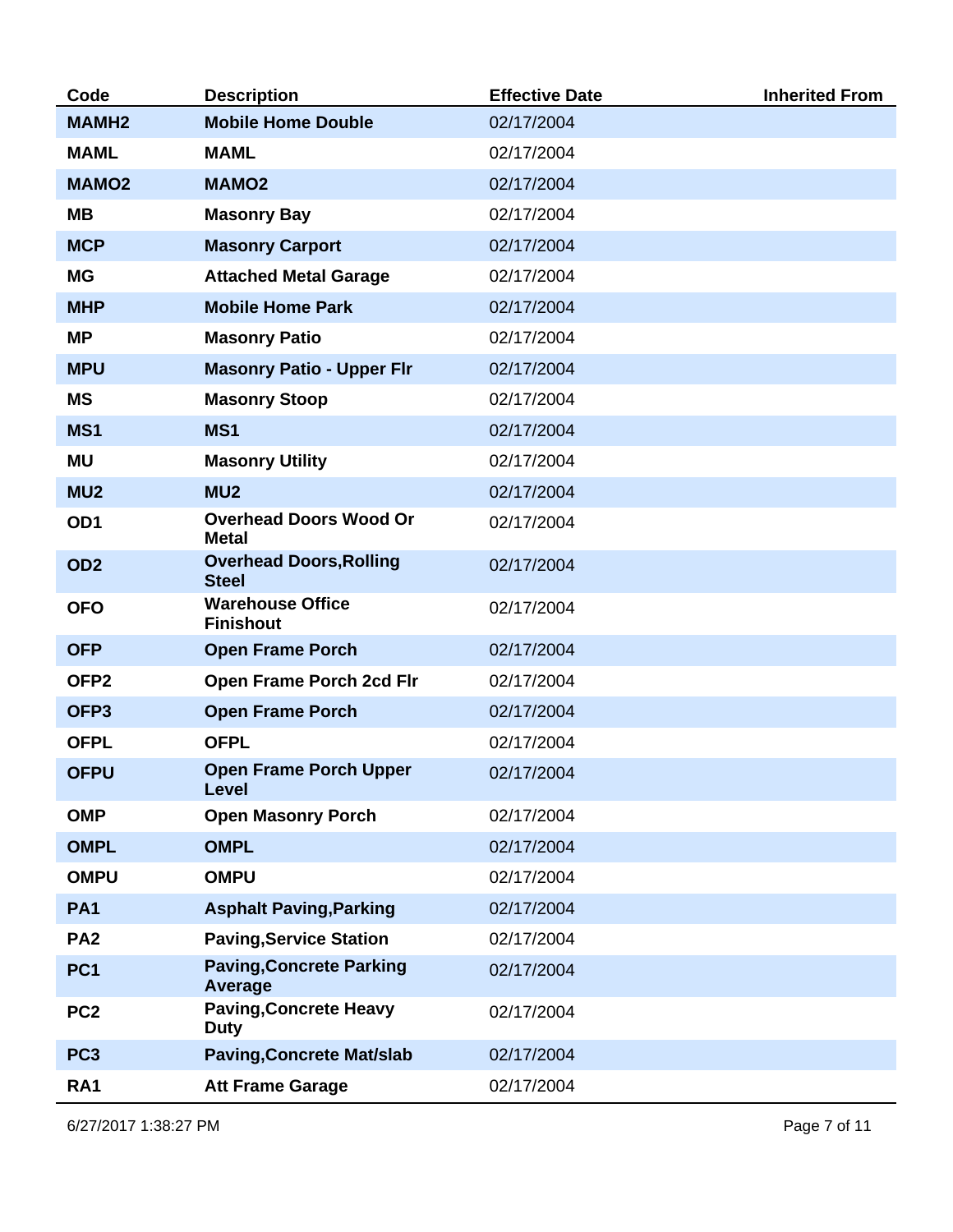| Code            | <b>Description</b>                                | <b>Effective Date</b> | <b>Inherited From</b> |
|-----------------|---------------------------------------------------|-----------------------|-----------------------|
| <b>RA2</b>      | <b>Att Masonry Garage</b>                         | 02/17/2004            |                       |
| RA3             | <b>Attached Brick And Frame</b><br>Garage         | 02/17/2004            |                       |
| RC1             | <b>Carport</b>                                    | 02/17/2004            |                       |
| RC <sub>2</sub> | Canopy                                            | 02/17/2004            |                       |
| RG1             | <b>Det Frame Garage</b>                           | 02/17/2004            |                       |
| RG <sub>2</sub> | <b>Det Masonry Garage</b>                         | 02/17/2004            |                       |
| RG4             | <b>Attached Frame Garage</b>                      | 02/17/2004            |                       |
| RG5             | <b>Attached Brick Garage</b>                      | 02/17/2004            |                       |
| <b>RM1</b>      | <b>Mobile Home Sglewide</b>                       | 02/17/2004            |                       |
| RM <sub>2</sub> | <b>Mobile Home Dblwide</b>                        | 02/17/2004            |                       |
| RP <sub>1</sub> | <b>Plastic Liner Pool</b>                         | 02/17/2004            |                       |
| RP <sub>2</sub> | <b>Prefab Pool</b>                                | 02/17/2004            |                       |
| RP3             | <b>Concrete Pool</b>                              | 02/17/2004            |                       |
| RP4             | <b>Fiberglass Pool</b>                            | 02/17/2004            |                       |
| RP <sub>5</sub> | <b>Gunite Pool</b>                                | 02/17/2004            |                       |
| <b>RPC</b>      | <b>Portecochere</b>                               | 02/17/2004            |                       |
| <b>RS1</b>      | <b>Frame Utility Shed</b>                         | 02/17/2004            |                       |
| RS <sub>2</sub> | <b>Metal Utility Shed</b>                         | 02/17/2004            |                       |
| <b>RS3</b>      | <b>RS3</b>                                        | 02/17/2004            |                       |
| SC <sub>1</sub> | <b>Commercial Swimming</b><br>Pool                | 02/17/2004            |                       |
| SF <sub>1</sub> | <b>Store Front, Woodframe</b>                     | 02/17/2004            |                       |
| SF <sub>2</sub> | <b>Store Front, Average Metal</b><br><b>Frame</b> | 02/17/2004            |                       |
| SF <sub>3</sub> | <b>Store Front, Elaborate</b>                     | 02/17/2004            |                       |
| <b>SFG</b>      | <b>Attached Stone And Frame</b><br>Garage         | 02/17/2004            |                       |
| <b>SFP</b>      | <b>Screened Frame Porch</b>                       | 02/17/2004            |                       |
| <b>SFPU</b>     | <b>SCREEN FRAME PORCH</b><br><b>UPPER</b>         |                       |                       |
| <b>SG</b>       | <b>Attached Stone Garage</b>                      | 02/17/2004            |                       |
| SH <sub>1</sub> | Shed, Wood                                        | 02/17/2004            |                       |
| SH <sub>2</sub> | <b>Shed, Metal</b>                                | 02/17/2004            |                       |
| SH <sub>3</sub> | <b>Shed, Prefab Metal</b>                         | 02/17/2004            |                       |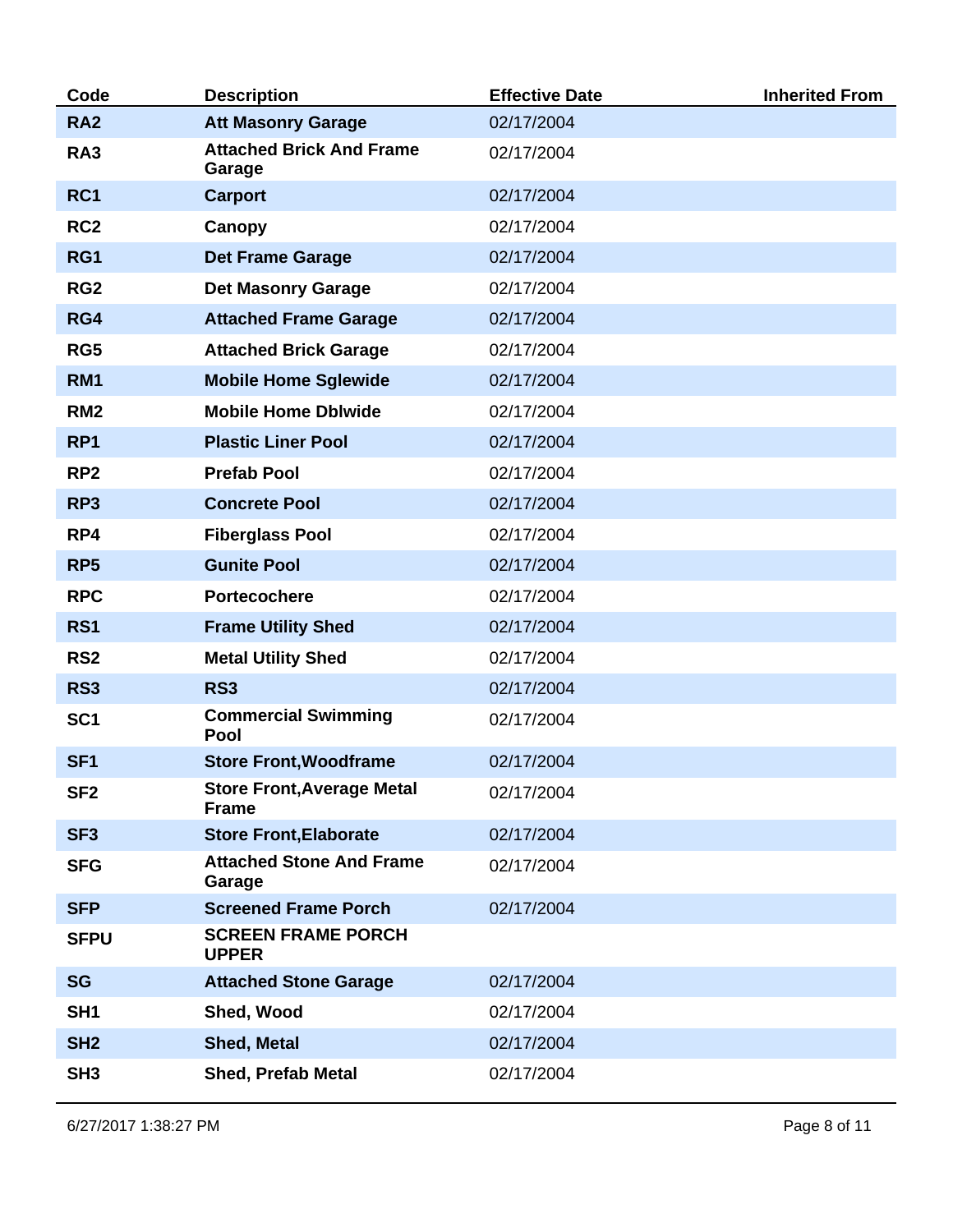| Code            | <b>Description</b>                                            | <b>Effective Date</b> | <b>Inherited From</b> |
|-----------------|---------------------------------------------------------------|-----------------------|-----------------------|
| SH4             | <b>Shed, Quonset</b>                                          | 02/17/2004            |                       |
| SH <sub>5</sub> | <b>Lumber Shed, Frame, Two</b><br><b>Sides Open</b>           | 02/17/2004            |                       |
| SH <sub>6</sub> | <b>Lumber Shed, Frame, Four</b><br><b>Sides Open</b>          | 02/17/2004            |                       |
| SM <sub>1</sub> | <b>Screen Porch/mh</b>                                        | 02/17/2004            |                       |
| SM <sub>2</sub> | <b>Wd Or Mtl &amp; Glass</b><br><b>Addition/mh</b>            | 02/17/2004            |                       |
| SM <sub>3</sub> | <b>Covered Patio Or</b><br>Carport/mh                         | 02/17/2004            |                       |
| SM4             | <b>Skirting/mh</b>                                            | 02/17/2004            |                       |
| SM <sub>5</sub> | <b>Wood Deck/mh</b>                                           | 02/17/2004            |                       |
| SM <sub>6</sub> | Att'd 1st Frame/mh                                            | 02/17/2004            |                       |
| SM7             | <b>Open Frame Porch</b><br><b>Dwelling Type/mh</b>            | 02/17/2004            |                       |
| SM <sub>8</sub> | <b>Masonry Skirting</b>                                       | 02/17/2004            |                       |
| <b>SMP</b>      | <b>Screened Masonry Porch</b>                                 | 02/17/2004            |                       |
| <b>SP</b>       | <b>Stone Patio</b>                                            | 02/17/2004            |                       |
| SP <sub>1</sub> | <b>Res Pool, Diving Board</b>                                 | 02/17/2004            |                       |
| SP <sub>2</sub> | <b>Res Pool, Chrome Or Steel</b><br><b>Ladder</b>             | 02/17/2004            |                       |
| SP <sub>3</sub> | <b>Res Pool, Underwater</b><br><b>Lighting</b>                | 02/17/2004            |                       |
| TC <sub>1</sub> | <b>Tennis Crt Asphalt</b>                                     | 02/17/2004            |                       |
| TC <sub>2</sub> | <b>Tennis Crt Concrete</b>                                    | 02/17/2004            |                       |
| TC <sub>3</sub> | <b>Tennis Crt Clay</b>                                        | 02/17/2004            |                       |
| TR <sub>1</sub> | <b>Restroom Structure (frame</b><br><b>Or Concrete Block)</b> | 02/17/2004            |                       |
| TR <sub>2</sub> | <b>Restroom Structure (brick</b><br>Or Stone)                 | 02/17/2004            |                       |
| <b>UB</b>       | <b>UB</b>                                                     | 02/17/2004            |                       |
| <b>WD</b>       | <b>Wood Deck</b>                                              | 02/17/2004            |                       |
| WD <sub>2</sub> | WD <sub>2</sub>                                               | 02/17/2004            |                       |
| YBC1            | <b>Drive Thru Canopy</b>                                      | 02/17/2004            |                       |
| YCP5            | <b>Canopy Only- Comm</b>                                      | 02/17/2004            |                       |
| YCP6            | <b>Canopy Roof &amp; Slab-</b><br>Comm                        | 02/17/2004            |                       |
| YCP7            | <b>Service Station Canopy</b><br><b>Econo</b>                 | 02/17/2004            |                       |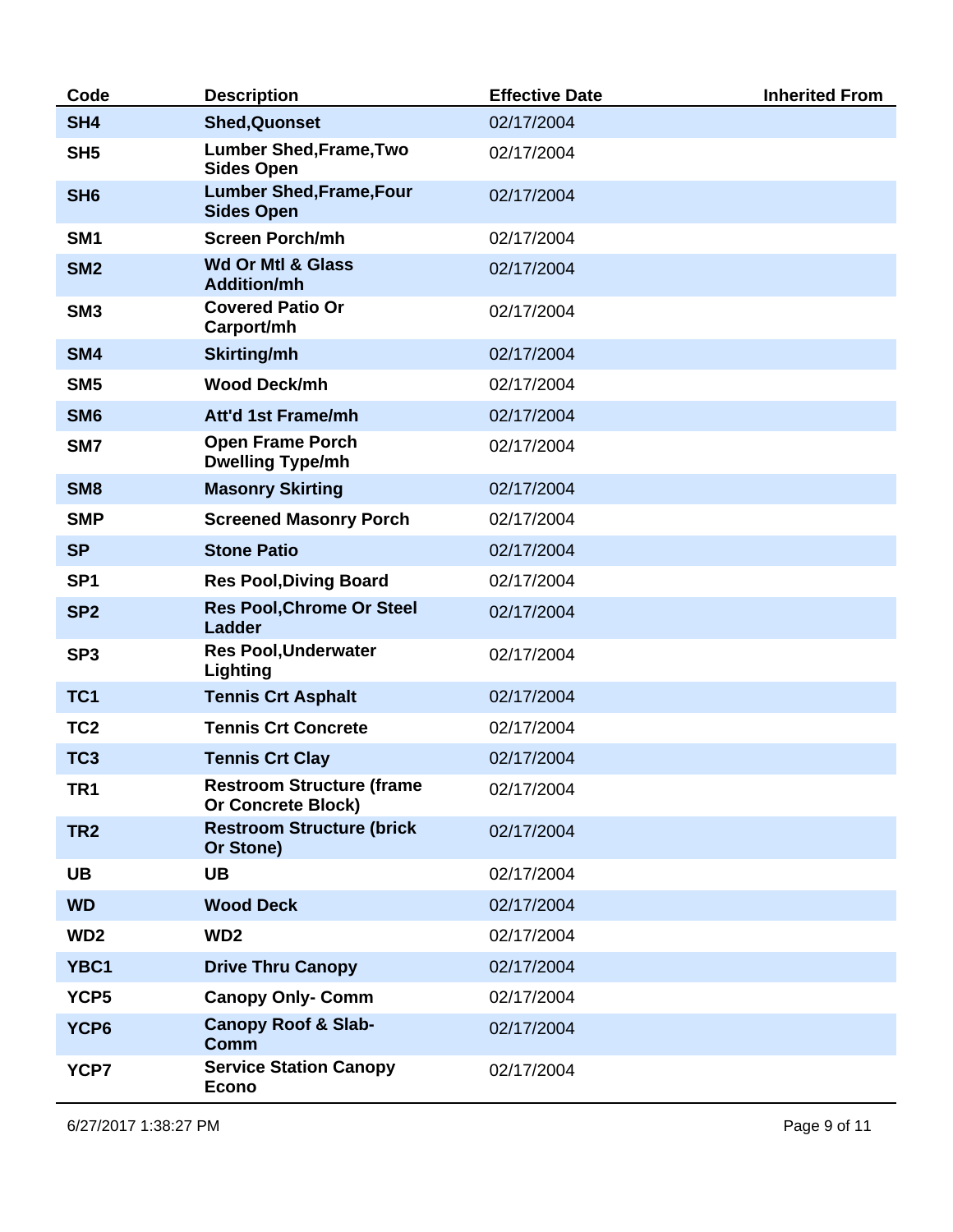| Code             | <b>Description</b>                                | <b>Effective Date</b> | <b>Inherited From</b> |
|------------------|---------------------------------------------------|-----------------------|-----------------------|
| YCP8             | <b>Service Station Canopy</b><br>Average          | 02/17/2004            |                       |
| YCP9             | <b>Service Station Canopy</b><br>Good             | 02/17/2004            |                       |
| YGH1             | <b>Greenhouse Econo</b>                           | 02/17/2004            |                       |
| YGH <sub>2</sub> | <b>Greenhouse Average</b>                         | 02/17/2004            |                       |
| YGH <sub>3</sub> | <b>Greenhouse Good</b>                            | 02/17/2004            |                       |
| YMS1             | <b>Misc Yard Imps</b>                             | 02/17/2004            |                       |
| <b>YPA1</b>      | <b>Asphalt Parking</b>                            | 02/17/2004            |                       |
| <b>YPA2</b>      | <b>Service Station Paving</b>                     | 02/17/2004            |                       |
| YPC1             | <b>Concrete Parking Average</b>                   | 02/17/2004            |                       |
| YPC <sub>2</sub> | <b>Concrete Heavy-duty</b><br><b>Parking</b>      | 02/17/2004            |                       |
| YPC3             | <b>Concrete Mat/slab paving</b>                   | 02/17/2004            |                       |
| <b>YRC1</b>      | <b>Carport</b>                                    | 02/17/2004            |                       |
| <b>YRG4</b>      | <b>Detached Frame Garage</b><br><b>Comm</b>       | 02/17/2004            |                       |
| YRG5             | <b>Detached Masonry Garage</b>                    | 02/17/2004            |                       |
| <b>YRS1</b>      | <b>Utility Building, Frame</b>                    | 02/17/2004            |                       |
| <b>YRS2</b>      | <b>Utility Building, Metal</b>                    | 02/17/2004            |                       |
| <b>YRS3</b>      | <b>Utility Building, Brick Or</b><br><b>Stone</b> | 02/17/2004            |                       |
| YSC <sub>1</sub> | <b>Swimming Pool</b>                              | 02/17/2004            |                       |
| YSH1             | <b>Wood shed</b>                                  | 02/17/2004            |                       |
| YSH <sub>2</sub> | <b>Prefab Shed</b>                                | 02/17/2004            |                       |
| YSH <sub>3</sub> | <b>Metal shed</b>                                 | 02/17/2004            |                       |
| YSH4             | <b>Quonset Shed</b>                               | 02/17/2004            |                       |
| YSH <sub>5</sub> | <b>Lumber Shed, Frame, Two-</b><br>sides Open     | 02/17/2004            |                       |
| YSH <sub>6</sub> | <b>Lumber Shed, Frame, Four-</b><br>sides Open    | 02/17/2004            |                       |
| <b>YTC1</b>      | <b>Tennis Court, Asphalt</b>                      | 02/17/2004            |                       |
| <b>YTC2</b>      | <b>Tennis Court, Concrete</b>                     | 02/17/2004            |                       |
| YTC3             | <b>Tennis Court, Clay</b>                         | 02/17/2004            |                       |
| <b>YTR1</b>      | <b>Restroom Structure Frame</b>                   | 02/17/2004            |                       |
| <b>YTR2</b>      | <b>Restroom Structure</b>                         | 02/17/2004            |                       |